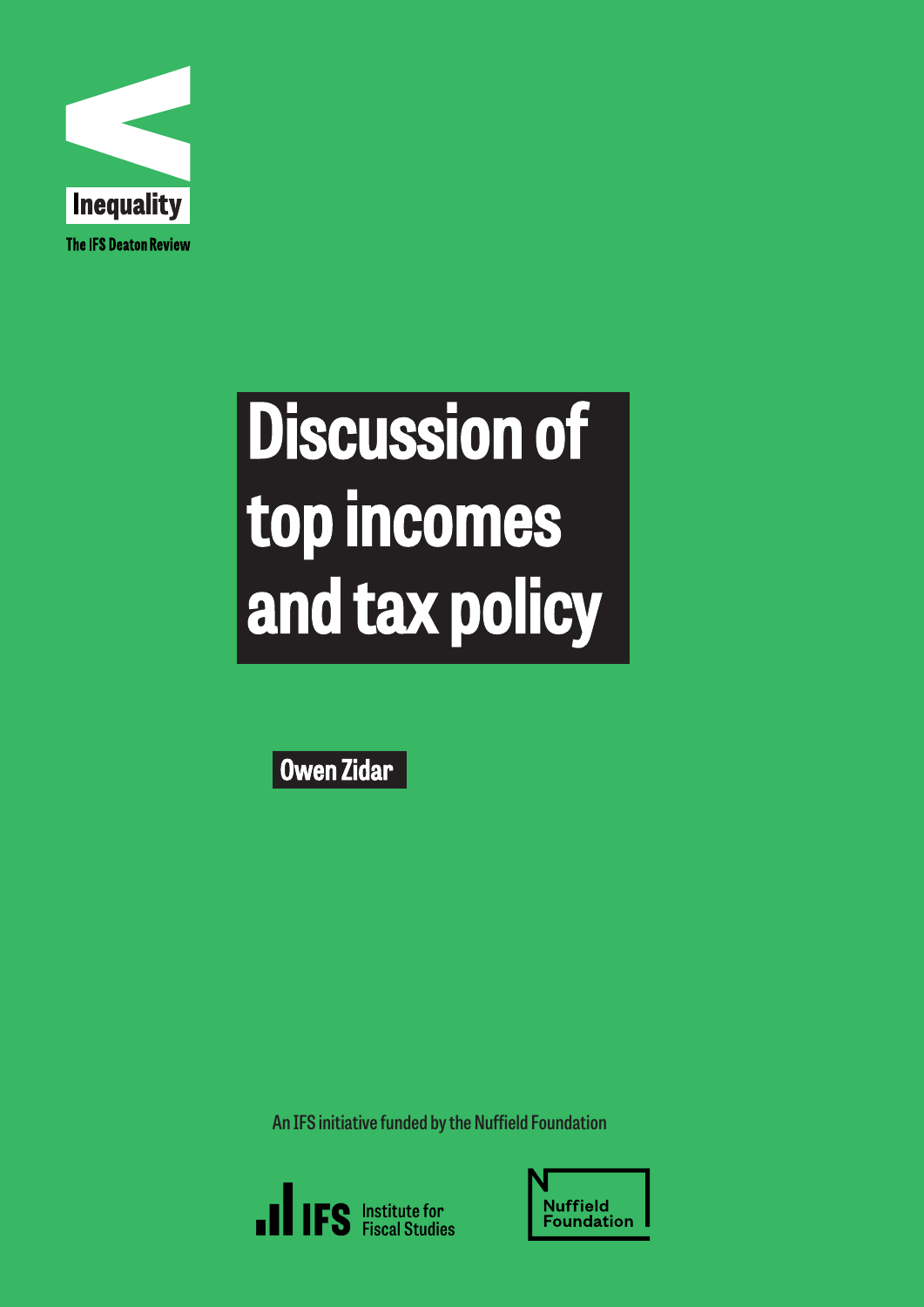# **Discussion of top incomes and tax policy**

# **Owen Zidar (Princeton University; NBER)[1](#page-1-0)**

# **Introduction**

In this commentary, I begin with six observations about top incomes and taxation. Then, I provide some commentary on the chapter 'Top income inequality and tax policy' by Delestre et al. (2022), and I conclude with a brief discussion on the revenue potential of top capital gains taxation.

## **Six observations on top incomes and taxation**

#### **(1) Striking world of business owners prevail at the top of the income distribution**

In his classic study of American society, de Tocqueville (1838) said, 'What strikes me most in the United States is not the extraordinary greatness of some industrial enterprises, it is the innumerable multitude of small enterprises.'

A multitude of business owners continue to play a leading role today. Smith et al. (2019) document that the vast majority of individuals at the top of the US income distribution own private businesses. Most are active owner-managers, typically in mid-sized firms in skill-intensive industries. In both number and collective income, these private business owners far exceed public company executives, who receive much focus in inequality commentary (see Figure 1).



## **Figure 1. Pass-through business owners account for a much larger share of people and income in the top 1% than public company executives**

Source: Data from Smith et al. (2019).

<span id="page-1-0"></span><sup>1</sup> I thank Angus Deaton and Eric Zwick for helpful comments and Coly Elhai for excellent research assistance. I also thank the NSF for support under Grant Number 1752431.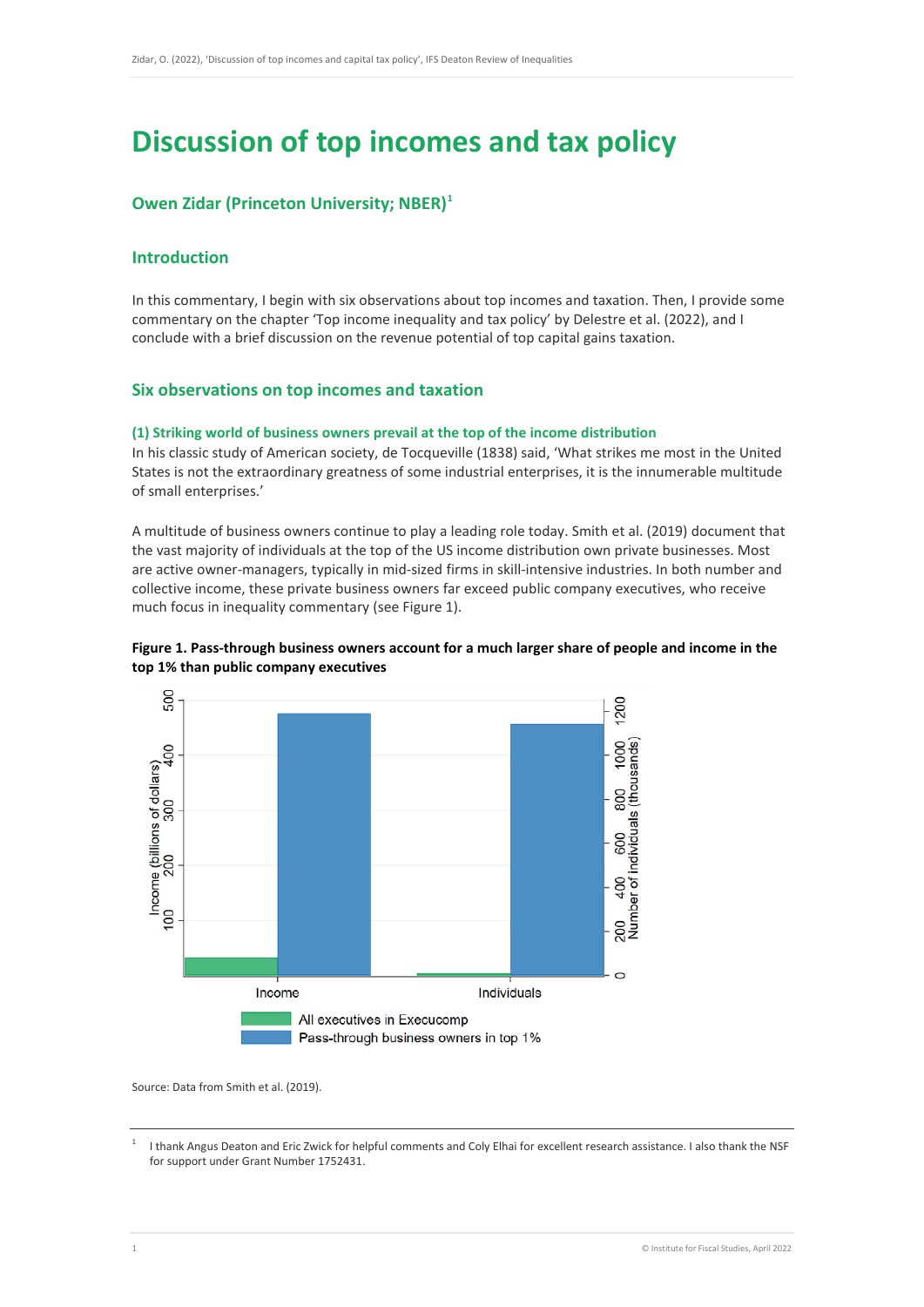What is true in the United States is also true in the United Kingdom: business owners feature prominently at the top of the income distribution. The UK statistics in Delestre et al. (2022) tell a very similar story, and the sources of income are also quite similar.

#### **(2) Many missing millionaires**

A second feature of top incomes is the striking disparities in opportunity across groups and regions. For example, in ongoing work, Chetty et al. (2022) document that most entrepreneurs in the US tend to be white men and come from high-income families. Figure 2 illustrates these disparities by parental income. Children of parents who are in the top 1% of the income distribution are ten times more likely to start superstar firms (i.e., firms that rank in the top 1% in terms of sales and employment of all firms started in the same year) than the children of those with poorer parents. These patterns, as well as the presence of family firms and other forms of inherited wealth, highlight the considerable role parental resources play in helping business owners reach the top of the income distribution.



**Figure 2. Entrepreneurship rates are lower for children of low-income families**

Source: Chetty et al. (2022).

These findings suggest that there are many missing entrepreneurs – especially star entrepreneurs – in the US. In particular, we find that the US would have five times as many star entrepreneurs if the bottom 80% in terms of family income started firms at the same rate as the top [2](#page-2-0)0%.<sup>2</sup> In earlier work looking at the lifecycle of inventors, Bell et al. (2019) found similar patterns and an important role for childhood exposure to innovation. Similar patterns may also hold in the UK.

More generally, recent work on intergenerational mobility (Chetty et al., 2020), regional disparities in opportunity (Chetty et al., 2014; Chetty and Hendren, 2018) and the importance of – and inequality in – early childhood parental investments<sup>[3](#page-2-1)</sup> all point to clear and substantial needs to increase opportunity for the children of the non-rich. Initiatives to reduce child poverty, broaden access to pre-school and improve school quality could help increase opportunity. These improvements are not only important for fairness, but also for economic growth. Quantitatively, the calibrations of Hsieh et al. (2019) suggest that around 30% of US growth from 1960 to 2010 can be explained by improvements in the allocation of talent.

<span id="page-2-0"></span><sup>2</sup> Following Hsieh et al. (2019), Chetty et al. (2021) also consider alternative explanations in their ongoing quantitative work. For example, past family experience in running a business may provide not only liquidity, but also useful human capital.

<span id="page-2-1"></span><sup>3</sup> See a summary by Professor James J. Heckman a[t https://heckmanequation.org/resource/invest-in-early-childhood](https://heckmanequation.org/resource/invest-in-early-childhood-development-reduce-deficits-strengthen-the-economy/)[development-reduce-deficits-strengthen-the-economy/.](https://heckmanequation.org/resource/invest-in-early-childhood-development-reduce-deficits-strengthen-the-economy/)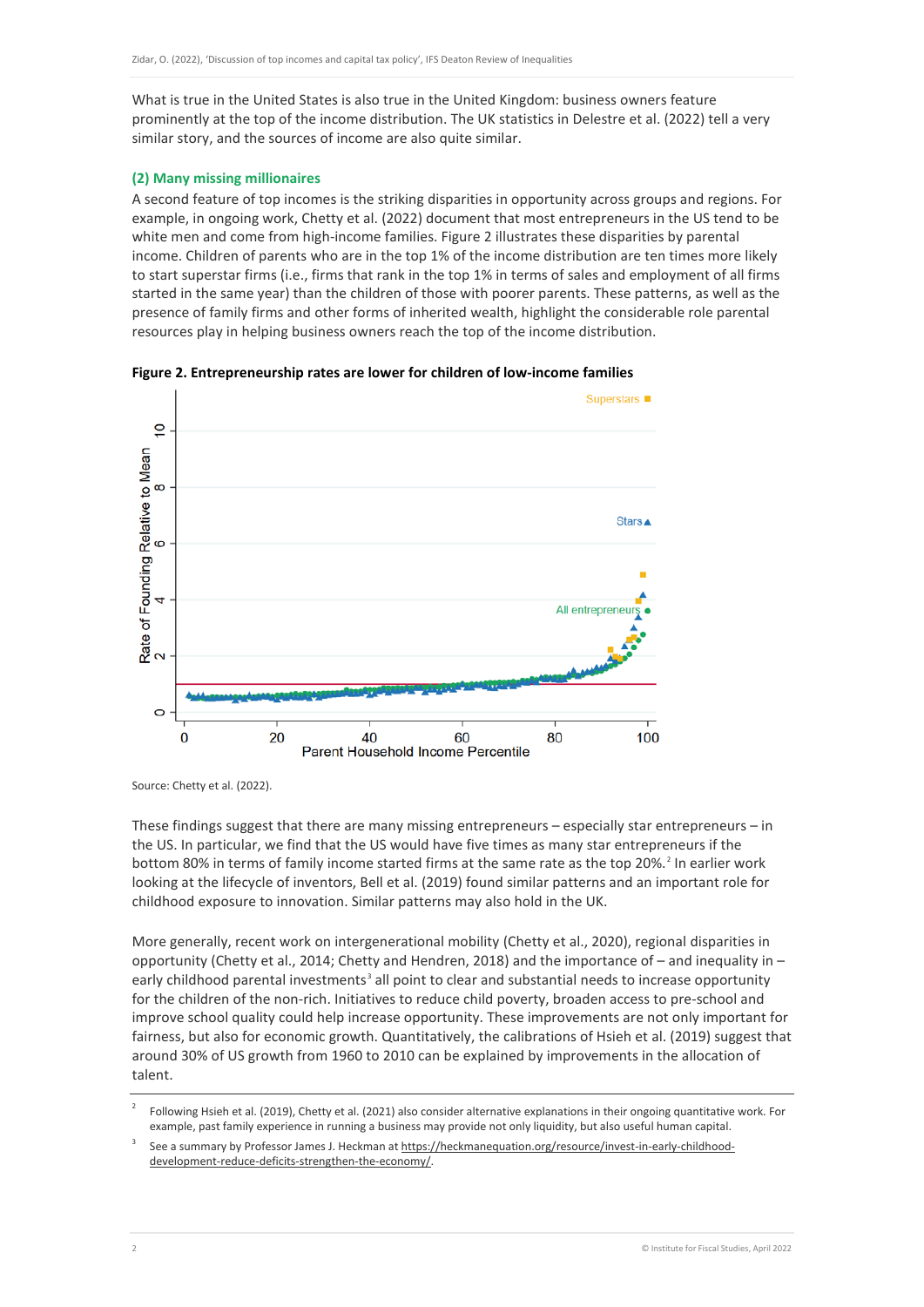#### **(3) Measurement matters: understanding fiscal income and distribution of national income**

The literature on top incomes and inequality has made considerable progress over the past 20 years. Two aspects of the development of this literature are worth highlighting. First, different papers measure different things. Second, much of the recent work on wealth and the distribution of national income is deeply inter-related and builds upon common foundations, which are subject to continued refinement.

In their landmark contribution, Piketty and Saez (2003) used tax data to illustrate the level and trend of income concentration in the US. They used income data from tax returns ('fiscal income') to show the evolution of top income shares and the roles of labour and capital income. For example, for recent years in which detailed micro data are available, this approach takes a data file of all tax filers in a given year and then computes the share of income received by the top 1% group. An advantage of this type of direct approach is that it requires few assumptions because tax data make income concentration directly observable. But, a disadvantage is that considerable portions of economic activity and capital income (e.g., retained earnings) are not directly observable in individual income tax data (Piketty, Saez and Zucman, 2018).

A second strand of the inequality literature tries to address this missing income issue by making several imputation assumptions to account for all national income. Piketty et al. (2018) develop this approach and provide distributional national income statistics in an important recent paper. Several others (e.g., Garbiniti, Goupille-Lebret and Piketty, 2018) implement this approach to develop distributional national income statistics for other countries.

Calculating distributional national income statistics requires measurements of the distribution of wealth; wealth statistics are used to allocate different macro aggregates such as retained earnings or pensions to individuals. In the US, for example, the income measures used by Piketty et al. (2018) build directly on the wealth statistics developed in Saez and Zucman (2016).

This interdependence is worth noting because the wealth statistics themselves require an elaborate combination of data and assumptions (see Figure 3). Many of these assumptions are reasonable but some are both quantitatively important and more controversial. Different approaches can deliver materially different conclusions about the degree and nature of both wealth and income inequality.

While there is little doubt that wealth inequality has been increasing in recent decades, there is room for reasonable and scientific discussion about the degree and nature of this rise, especially in terms of the role of fixed income assets (Kopczuk, 2015; Bricker et al., 2016) and capital income at the top (Smith et al., 2019; Smith, Zidar and Zwick, 2022).

Finally, while the full data are not yet available, the rise of the stock market and housing prices during the COVID-19 pandemic has also likely increased wealth inequality (Blanchet, Saez and Zucman, 2022).



#### **Figure 3. Links between wealth, income and tax distribution estimates**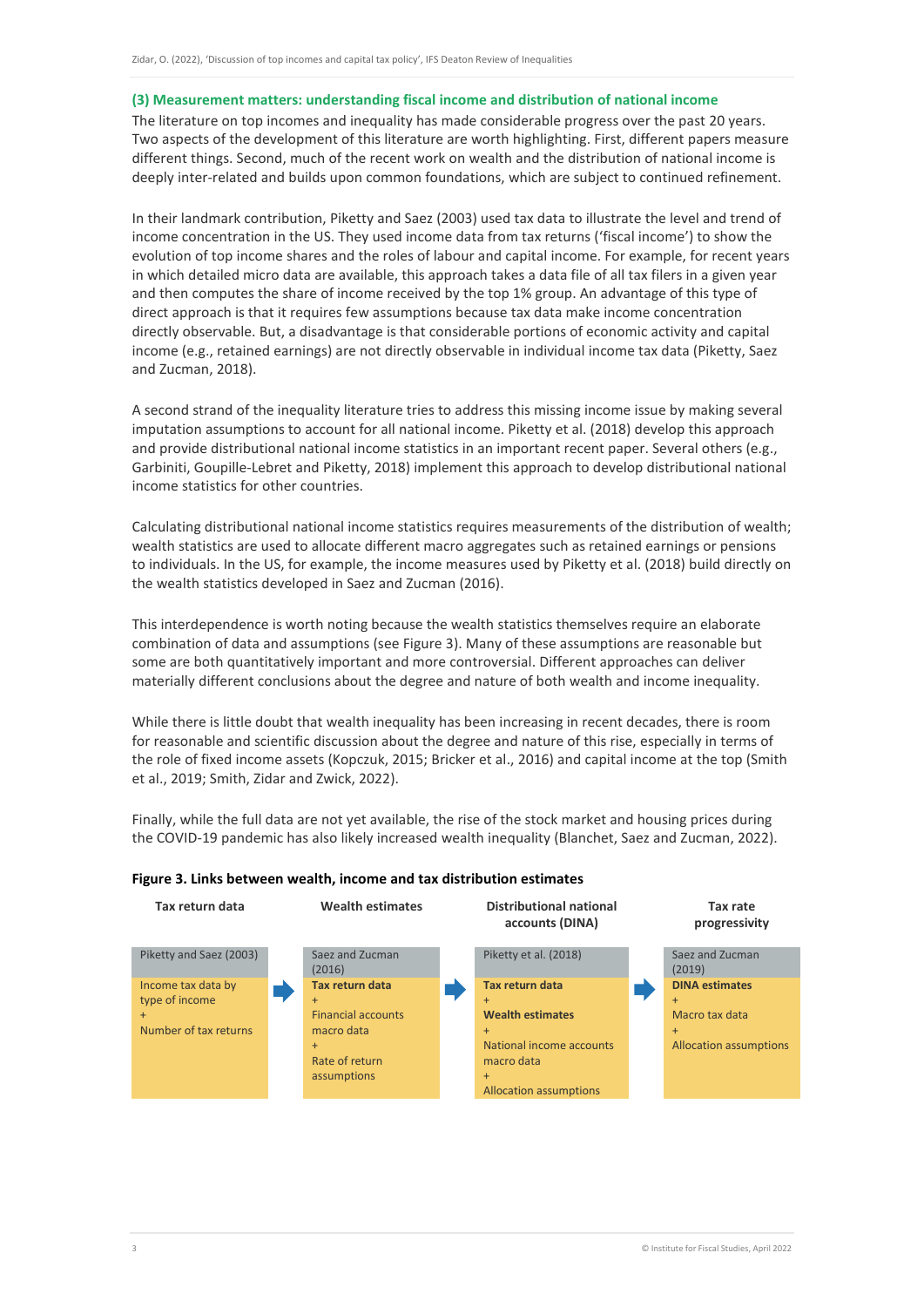#### **(4) Top income is clearly rising, but the sources of the rise are debatable**

In recent decades, top incomes and shares have been going up in terms of both fiscal income, which computes statistics using directly observed tax data, and distributional national income, which computes statistics by combining directly observed tax data with allocation assumptions and aggregate statistics.

In fiscal income data, a few key patterns emerge from recent work. While the increase in individual income inequality in the last two decades does indeed come from taxable capital income rather than taxable wage income, it is specifically driven by increases in pass-through income from private businesses (Smith et al., 2019). The vast majority of individuals in the top 1%, and especially in the top 0.1%, own private businesses. Most of them are active owner-managers, typically in mid-sized firms in skill-intensive and unconcentrated industries. These basic facts alone indicate that the working rich are central to rising top incomes. [4](#page-4-0)

In distributional national income, top income shares have clearly risen in recent decades, but the sources of that rise differ across methodologies. Figure 4, taken from Smith et al. (2020), compares recent trends in top incomes when accounting for heterogeneity in returns relative to the baseline equal return approach of Piketty et al. (2018). Both approaches show clear increases in top income shares in distributional national income between 1980 and 2014: the top 1% share of national income increased by 9 percentage points according to the equal returns approach, and 8 percentage points according to the Smith–Zidar–Zwick (SZZ) approach. However, the SZZ approach, which accounts for return heterogeneity and the disguised wages of private business owners, shows that much more of the rise of top incomes in the US is due to labour income rather than capital income. Smith et al. (2022) estimate that 5.6 percentage points of the increase in the top 1% share came from increases in *labour* income, compared to the 4.0 percentage points estimated under equal returns. Thus, using the SZZ approach reveals that most of the rise of top income in distributional national accounts came from labour income, not capital income as implied by the equal return approach of Piketty et al. (2018). A similar pattern emerges for top 0.1% shares. These results indicate that there is an active debate about the extent to which 'capital is back', unless capital is broadly defined to include human capital as well.

The SZZ series has smaller contributions from capital because this approach accounts for the fact that the rich tend to earn higher returns. Accounting for higher top returns means that a given observed flow of income corresponds with less wealth at the top. For example, \$1 of income could imply \$50 dollars of assets or \$100 dollars of assets if the rate of return were 2% or 1%, respectively. Smith et al. (2022) provide new data and methods that demonstrate that the portfolios and effective rates of return are much higher at the top. For instance, they document that the rich are much more likely to receive interest income from boutique funds (e.g., distressed debt and mezzanine funds) that pay much higher interest rates than the deposit rates that better characterise fixed income returns received by most of the population. This conclusion is supported by data from the Survey of Consumer Finance, novel results from linked payer–payee data that trace interest income to its source using full population tax returns, and a more structured approach that uses the covariance structure of interest income returns, aggregate assets and flows by group for inference in earlier years when population data are not available.

<span id="page-4-0"></span><sup>4</sup> Measuring the extent of rent-seeking and rent-seeking protections of some of these owner-managers is an important topic for future research.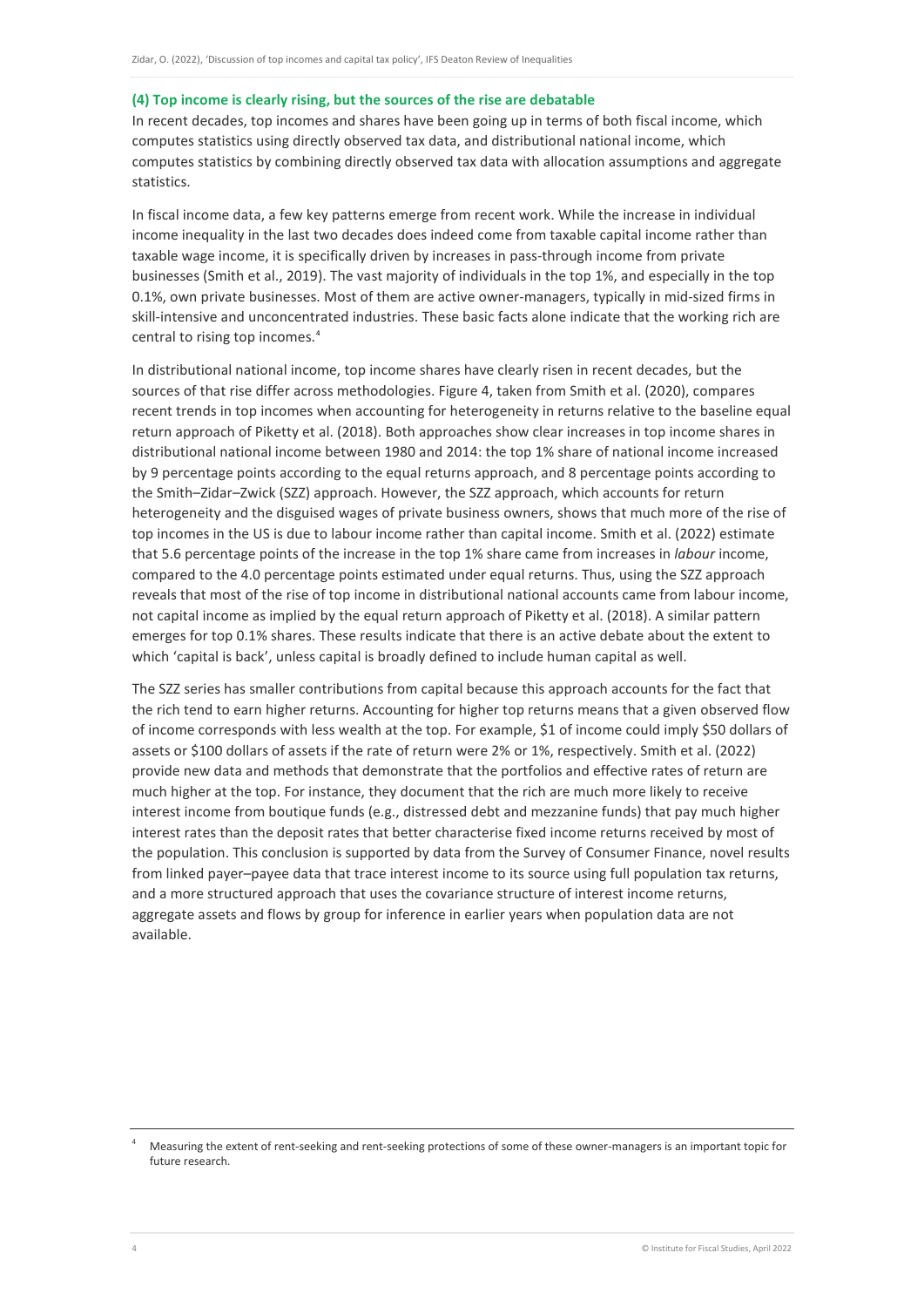Overall, this approach yields lower estimates of top fixed income wealth, reducing the allocation of macro fixed income flows (e.g., imputed bank interest) going to top income groups. Similarly, for Ccorporation equity wealth, Smith et al. (2020) find slightly less concentration at the top than do Saez and Zucman (2016) and Piketty et al. (2018). As a result, allocating retained earnings in proportion to Ccorporation wealth estimates gives less retained earnings income to top groups in the SZZ approach than in the approaches of Saez and Zucman (2016) and Piketty et al. (2018). [5](#page-5-0)

Without getting into the details of these specific allocation assumptions, the main takeaway is that our understanding of the distribution of national income is evolving based on better data and the refinement of different assumptions and approaches, and will continue to improve, much like the measurement of GDP. One other point that comes from this work is that future research should focus on the nature of human capital accumulation and its ramifications, as this is key for understanding top income and wealth.



**Figure 4. Top capital and labour income in imputed national income under different approaches**

Source: Smith et al. (2020).

<span id="page-5-0"></span><sup>5</sup> Because there is often more income in the national accounts than in fiscal income for a given category, accounting for heterogeneous returns within an asset class can affect the distribution of national income due to the way residual income (in excess of fiscal income) such as imputed bank interest is allocated.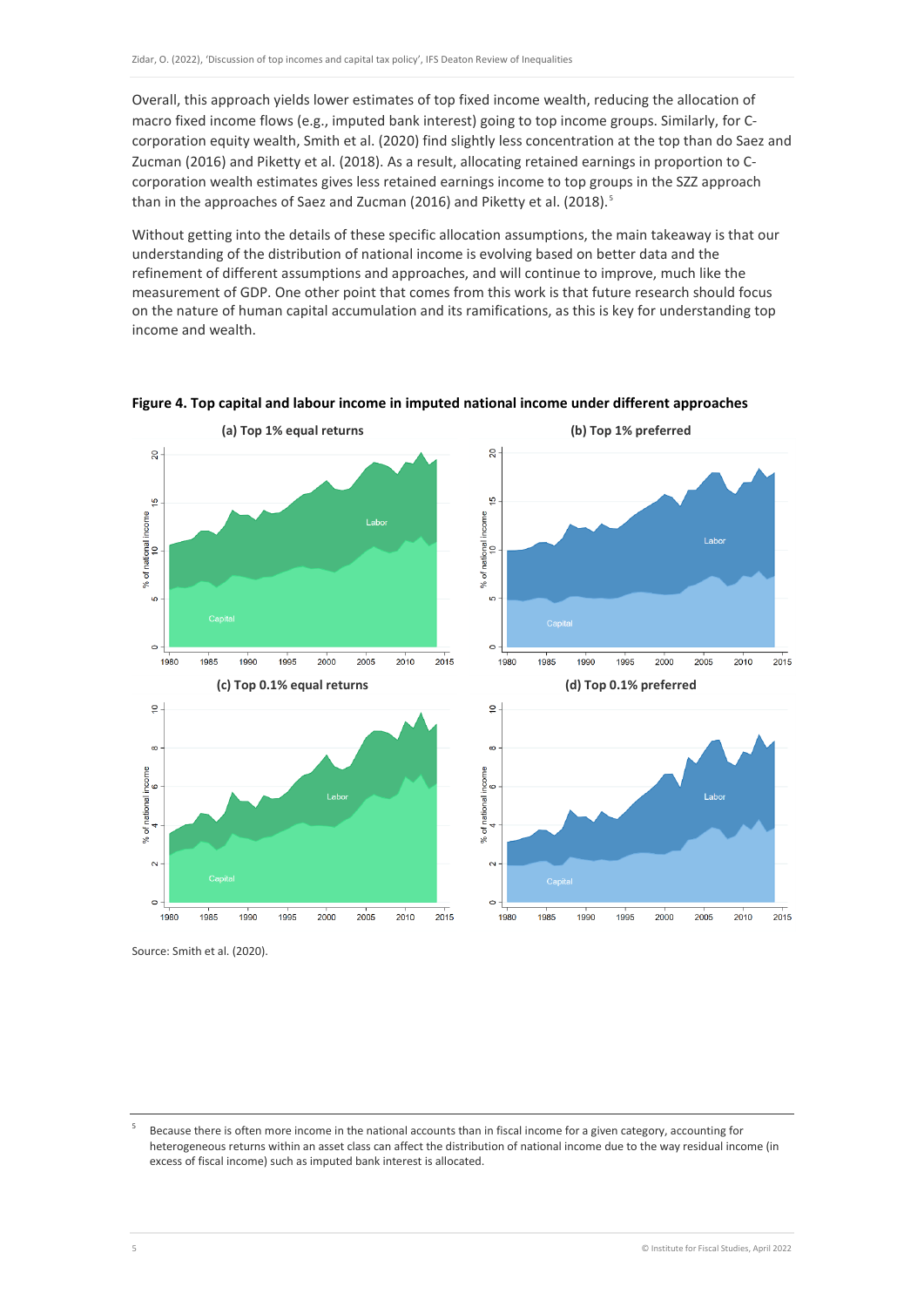#### **(5) Big tax cuts in recent decades at the top**

In the US, top taxation has declined substantially over the past two decades, resulting in large tax savings at the top. Zidar and Zwick (2020) show that trillions could be raised in a highly progressive fashion if the US simply reverted back to the tax code of 1997 (see Figure 5).

In addition, capital taxes have also fallen considerably. Simply returning dividend tax rates to their 1997 levels would increase the top federal tax rate to 39.6% from 20% for the recipients of most taxable dividends. For capital gains, this change would bring maximum long-term capital gains tax rates back to 28%, from 20% today. Unwinding the 2001 and 2017 reductions in estate and gift taxation would entail returning to a 55% top rate and setting a \$1 million effective exemption.

Most of the revenues from reverting back to 1997 come from the top of the income distribution (Zidar and Zwick, 2020). Specifically, the top 10%, 5%, 1% and 0.1% account for 83%, 70%, 46% and 23% of the increase, respectively. The average after-tax income of the top 0.1%, whose average pre-tax income is \$2.1 million, would fall by 14%, or \$220,000. The bottom line is that simply undoing the changes in US tax policy since 1997 would raise considerable revenues primarily from the top of the income distribution. While imagining a return to 1997 policy is illustrative, such a change would be insufficient; more ambitious reforms to top taxation and enforcement are needed.



**Figure 5. Marginal tax rates have declined over the past two decades**

Source: Zidar and Zwick (2020).

More generally, as a share of national income, the US collects much less tax revenue from the top of the income distribution than it has in the past (see Figure 6). Saez and Zucman (2020) describe this trend, characterising the evolution of US tax policy as the 'triumph of injustice'. They point to large declines in capital taxes, especially from the corporate tax, as well as individual income taxes as important reasons why top taxation and progressivity have declined in the US.

While the exact magnitudes of each of these components depends on allocation assumptions related to those discussed above (see point 3), the general pattern of declining progressivity of the US tax system and relatively low levels of taxation at the top is quite clear. It also points to a potential path forward to increase revenues and tax progressivity.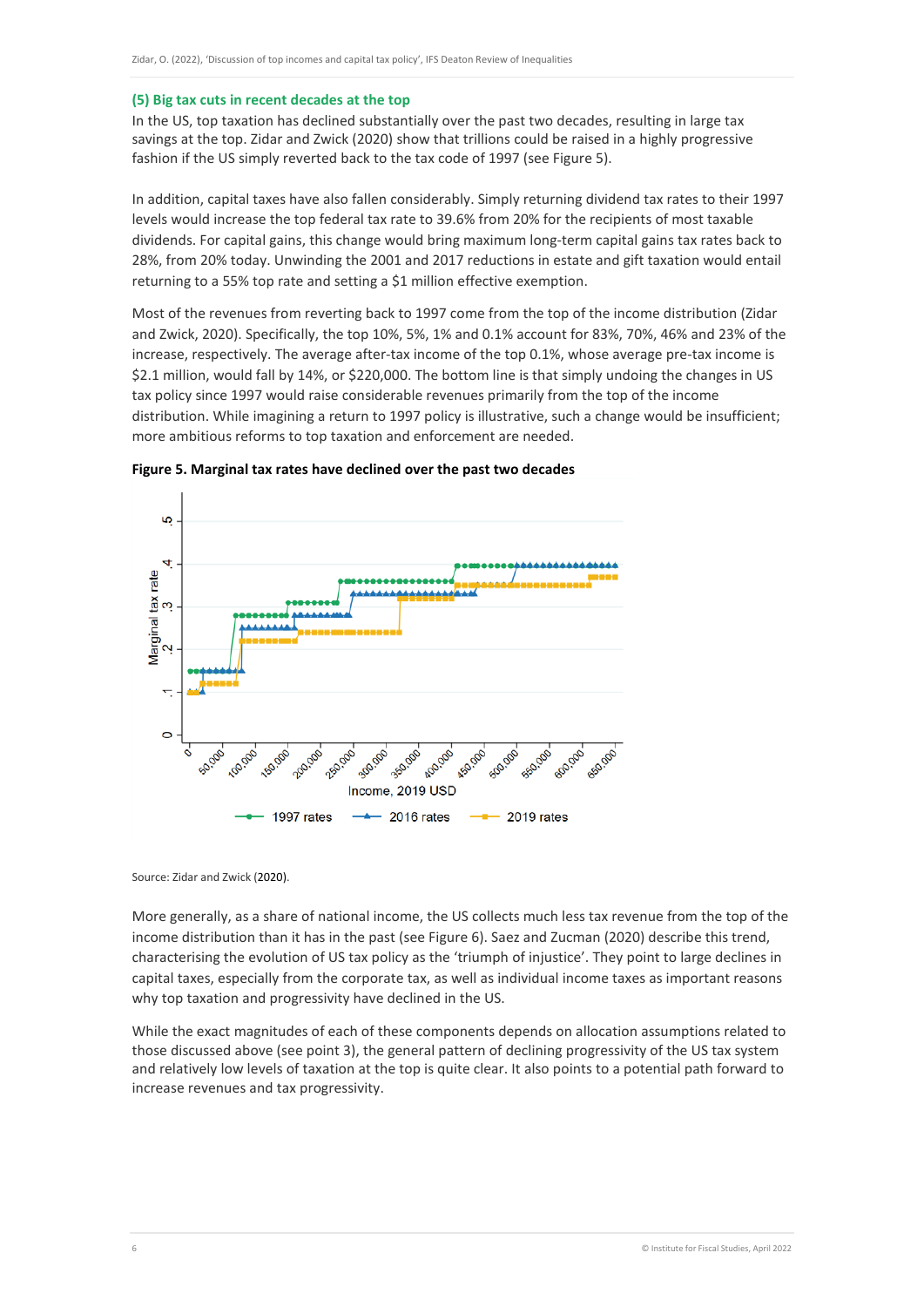

**(a) 1962**



**(b) 2018**



Source: Saez and Zucman (2019).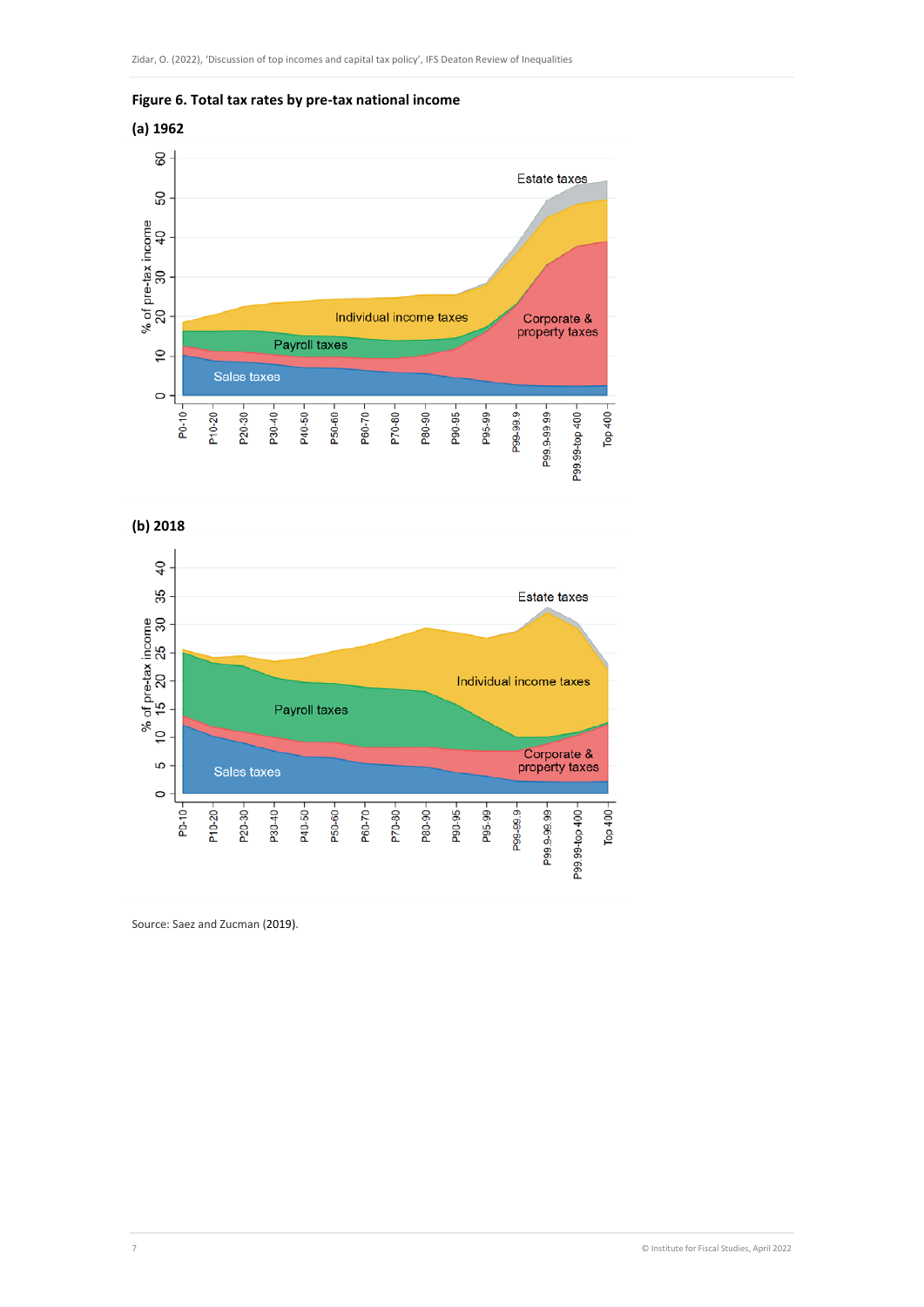#### **(6) Capital gains are key for taxing top income in current tax code**

Capital gains are a key source of revenue potential, as well as the subject of active policy debate. Saez, Yagan and Zucman (2021) provide a table (see Table 1) highlighting the importance of capital gains at the very top. As described in more detail below, there is good reason to believe that there is considerably more revenue potential from higher taxes on capital gains than implied by many recent estimates from the tax scoring community (Sarin et al., 2021).

| Table 1. Level and composition of unrealised capital gains |  |  |  |  |
|------------------------------------------------------------|--|--|--|--|
|------------------------------------------------------------|--|--|--|--|

| <b>Wealth group</b>                                                                                            | <b>Total gains</b><br>(in \$billions) | Gains as<br>fraction<br><b>of</b><br>wealth | <b>Composition of gains</b>               |                                                       |                              |                     |
|----------------------------------------------------------------------------------------------------------------|---------------------------------------|---------------------------------------------|-------------------------------------------|-------------------------------------------------------|------------------------------|---------------------|
|                                                                                                                |                                       |                                             | % Gains in<br>publicly<br>traded<br>stock | % Gains<br>in<br>private<br><b>business</b><br>shares | % Gains<br>in real<br>estate | % Gains<br>in other |
| A. Survey of Consumer<br><b>Finances combined with</b><br><b>Forbes billionaires 2020</b><br>(household level) |                                       |                                             |                                           |                                                       |                              |                     |
| All                                                                                                            | 33,538                                | 33%                                         | 18%                                       | 42%                                                   | 40%                          | 0%                  |
| Below \$10m (bottom 99%)                                                                                       | 15,857                                | 28%                                         | 11%                                       | 25%                                                   | 63%                          | 0%                  |
| \$10m to \$20m (next 0.7%)                                                                                     | 4,646                                 | 34%                                         | 24%                                       | 47%                                                   | 29%                          | 0%                  |
| \$20m to \$50m (next 0.25%)                                                                                    | 4,949                                 | 38%                                         | 24%                                       | 53%                                                   | 23%                          | 0%                  |
| Above \$50m (top 0.05%)                                                                                        | 8,086                                 | 50%                                         | 25%                                       | 65%                                                   | 10%                          | 0%                  |
| Above \$100m (top 0.02%)                                                                                       | 6,206                                 | 54%                                         | 26%                                       | 64%                                                   | 10%                          | 0%                  |
| B. Estate tax data 2010<br>(individual level)                                                                  |                                       |                                             |                                           |                                                       |                              |                     |
| \$5m to \$10m                                                                                                  |                                       | 33%                                         | 40%                                       | 18%                                                   | 34%                          | 8%                  |
| \$10m to \$20m                                                                                                 |                                       | 34%                                         | 41%                                       | 23%                                                   | 31%                          | 6%                  |
| Above \$20m                                                                                                    |                                       | 44%                                         | 30%                                       | 49%                                                   | 16%                          | 6%                  |

Source: Saez et al. (2021).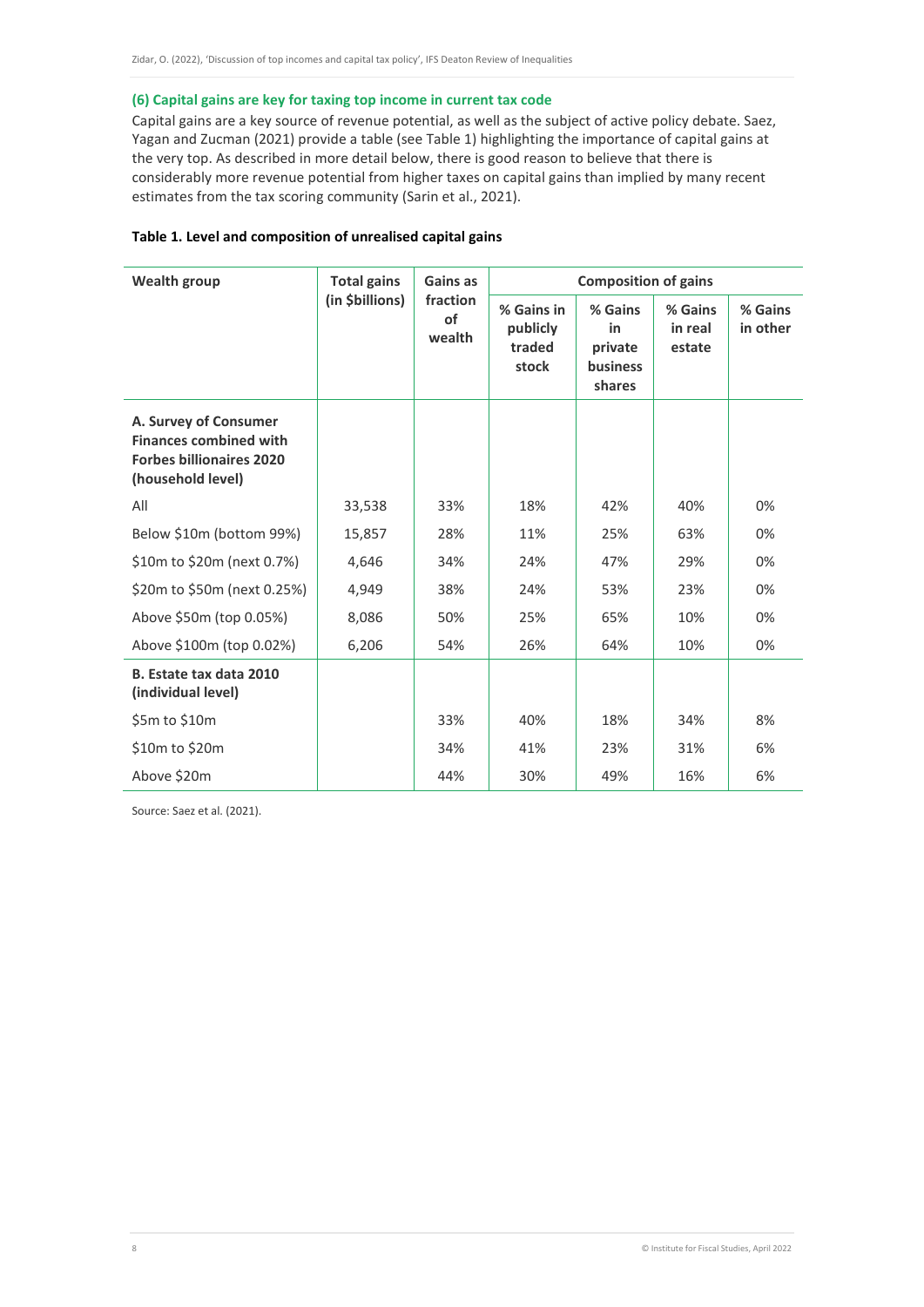# **Commentary on 'Top income inequality and tax policy'**

Delestre et al. (2022) provide an excellent overview of top incomes and taxation in the UK. I have four comments on their chapter.

#### **(1) Similar patterns in UK and US**

The similarities in the US and UK are quite striking, especially in terms of the prominent role that businesses owners play at the top of the income distribution (see Figure 7). The concentration of capital gains in the UK among the top 1% is also quite similar to the concentration of capital gains in the US.

#### **Figure 7. Shares of fiscal income by source**





**(b) Business income**

Source: Smith et al. (2019).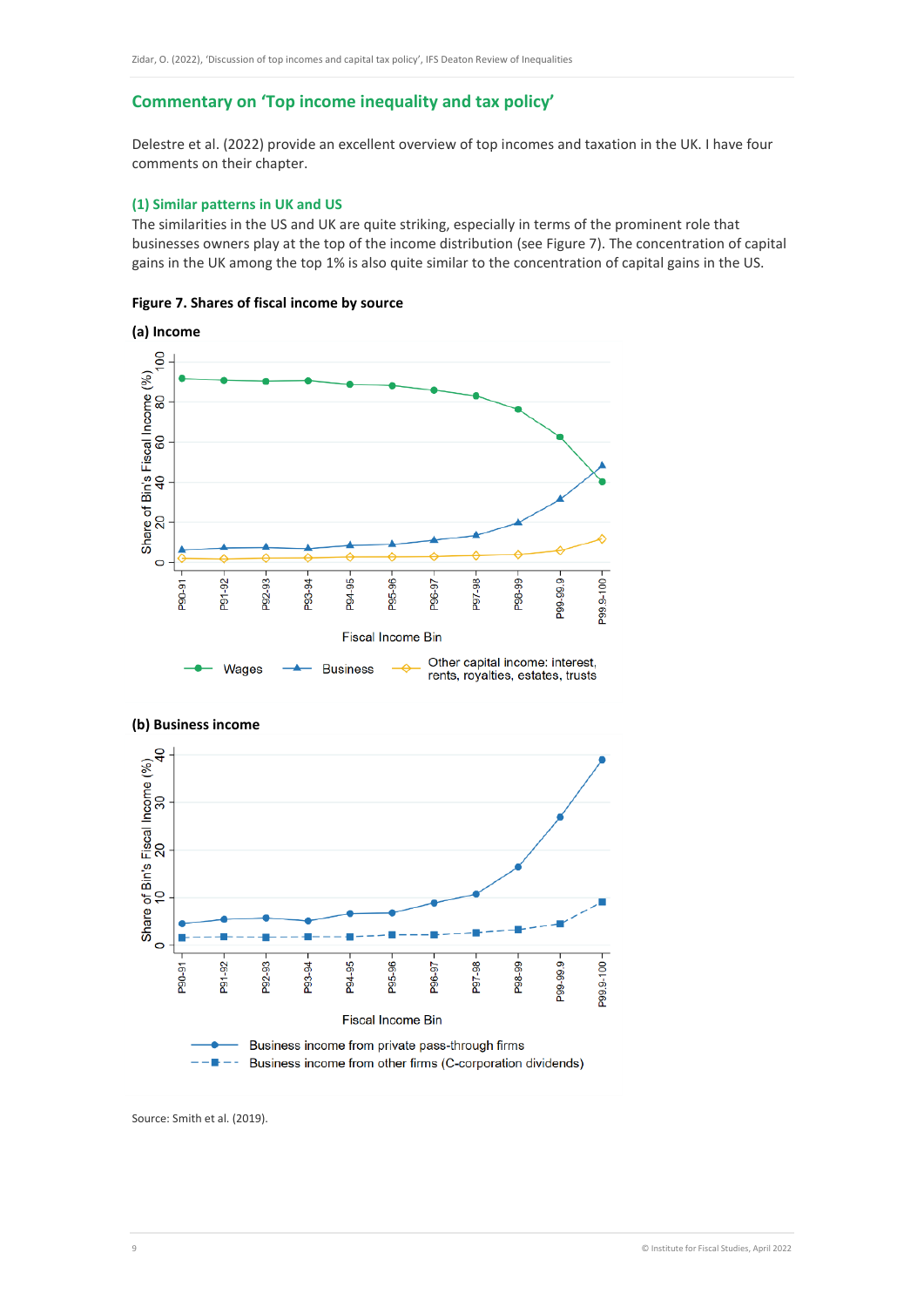#### **(2) Aggregate top tax base**

Delestre et al. (2022) provide a nice discussion of the revenue effects of different tax reforms in Table 4. When considering these estimates, it is useful to keep in mind how large the estimated mechanical and behavioural effects are, to try to make sure that the estimates reflect the latest research on the aggregate top tax base and how it is likely to respond to tax changes.

#### **(3) Economic drivers of top labour and capital income and policy implications**

In the interest of brevity, Delestre et al. (2022) were not able to focus as much on the economic drivers of top incomes in both labour and capital markets. Some of the recent work by Florian Scheuer and Joel Slemrod (Scheuer and Slemrod, 2020, 2021) – which Delestre et al. (2022) cite – provide useful summaries of taxing superstars and the tax implications of rent-seeking at the top. This focus on the economics of top incomes not only informs the analysis of behavioural responses, but might also suggest other policy solutions. For instance, if one of the drivers of top labour income is technology outracing education, one implied solution would be increased high-skill immigration.

#### **(4) Inequality dynamics**

Delestre et al. (2022) do a nice job highlighting the difference between inequality in the cross-section versus over time. This distinction matters when computing statistics such as those in Piketty et al. (2018) that use capital gains to allocate retained earnings. If someone has a large capital gain in a given year, they will appear to be much higher in the wealth and distributional national income statistics than they actually are over a five-year period. Thus, exercises that distribute growth across different percentiles should be interpreted carefully, as different people will be represented in a given top percentile. The same applies over the life cycle. While there are clearly many who persistently remain at the top of the income and wealth distribution, it is important to consider how measures of lifetime resources may differ from cross-sectional statistics and other approaches to distributing economic growth by percentile.

#### **The revenue potential of top capital gains taxation**

In terms of practical policy, an important way to raise more tax revenue from the top is the taxation of capital gains. The revenue potential from increasing tax rates and broadening the tax base on capital gains may be substantially larger than previously thought by many in the tax policy community.

The primary object of policy interest when considering revenue potential is the effect on aggregate tax revenue over a ten-year period. However, the mapping from estimates in most prior capital gains studies to this object of interest is much less clear than some believe, and may miss out on considerable revenues.

Consider three types of approaches: individual-level studies, state-level studies and national time series analyses.

At the individual level, one can relate capital gains realisations to tax rate changes using panel data. However, the mapping from micro to macro is quite difficult. First, because capital gains in the US are taxed upon realisation, one has to account for an important selection problem based on the decision whether to realise gains. While there are standard selection corrections that can be applied, there is considerable scope for mis-specification and error, especially at the top of the distribution where gains can be quite sizeable. In addition to selection issues, micro studies also have to be thoughtful in terms of aggregation: the responses should be dollar-weighted as those with substantial gains are much more important in terms of aggregate revenues than typical investors. The third and most important consideration is medium-term dynamics. As I have argued recently in Sarin et al. (2021), much of the literature on capital gains (either due to data limitations or the use of short panels) likely misses a lot of the revenue potential that comes from investor retiming of gains.

A second style of approach is to use state-level studies, which investigate how aggregate realisations at the state level evolve following changes to state capital gains tax. This approach has some clear advantages. First, it focuses on a variable that is much closer to the primary object of interest in revenue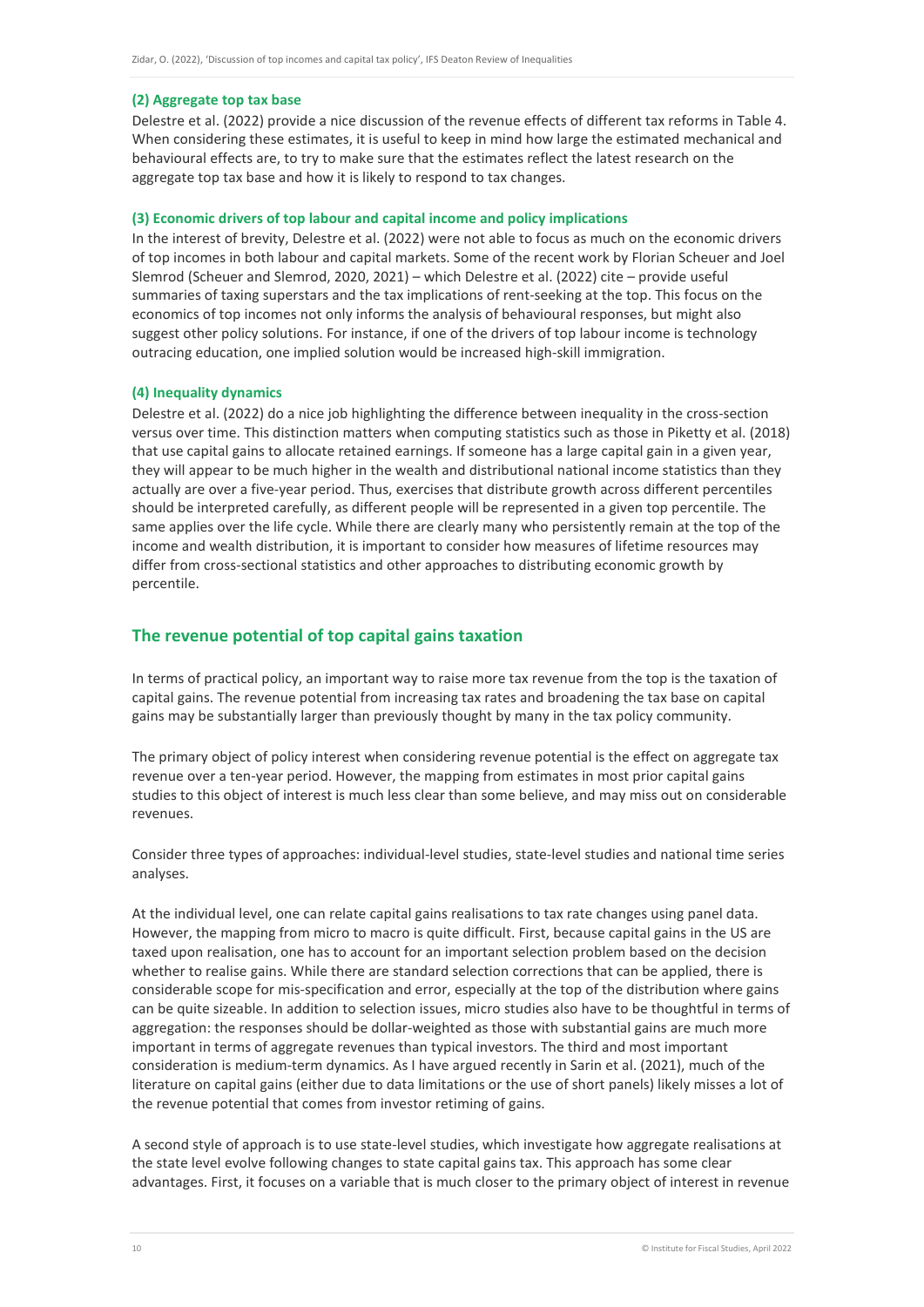scoring: aggregate capital gains realisations and tax revenues. Second, in doing so, this approach avoids having to implement specific selection corrections, as those decisions are reflected directly in the outcome. Third, there is considerable policy variation at the state level. In recent work, Agersnap and Zidar (2021) use this additional power at the state level to estimate how realisations evolve over a tenyear period following a tax change, which is substantially longer than much of the prior literature.

However, there are also some important limitations to the state-level focus. A key issue is that statelevel tax changes tend to be much smaller than the tax changes debated at the federal level, so the use of estimates from these studies requires more extrapolation and concomitant uncertainty.

Finally, at the federal level, some researchers look to compare aggregate realisations across periods with different federal tax rates. But, as discussed in Sarin et al. (2021), there are many other confounding factors that make inference from the time series alone difficult. Some cross-country work might provide a promising way forward, though clearly this approach is also not without limitations.<sup>[6](#page-11-0)</sup>

Overall, my view is that the best predictions about the revenue potential from capital gains are the product of empirical evidence and more model-based approaches that incorporate additional moments such as investor behaviour and asset turnover (e.g., Auerbach, 1989) to discipline predictions.

The current assessment of many in the scorekeeping community that raising capital gains tax rates to top income tax rates would raise little revenue is not well supported by the evidence and may need to be rethought in light of: aggregation; medium-run retiming and implied behaviour in turnover models; base broadening reforms; recent changes in the composition of gains that make a smaller portion of gains easy to retime; and other considerations mentioned in Sarin et al. (2021). Given the magnitudes at stake – the differences in revenue estimates could exceed hundreds of billions of dollars over a ten-year period – scorekeeping procedures employed in evaluating capital gains should be made more transparent and should be the subject of external professional debate and review.

<span id="page-11-0"></span>Agersnap and Zidar (2021) compare the evolution of capital gains realizations US and UK in their Figure 1.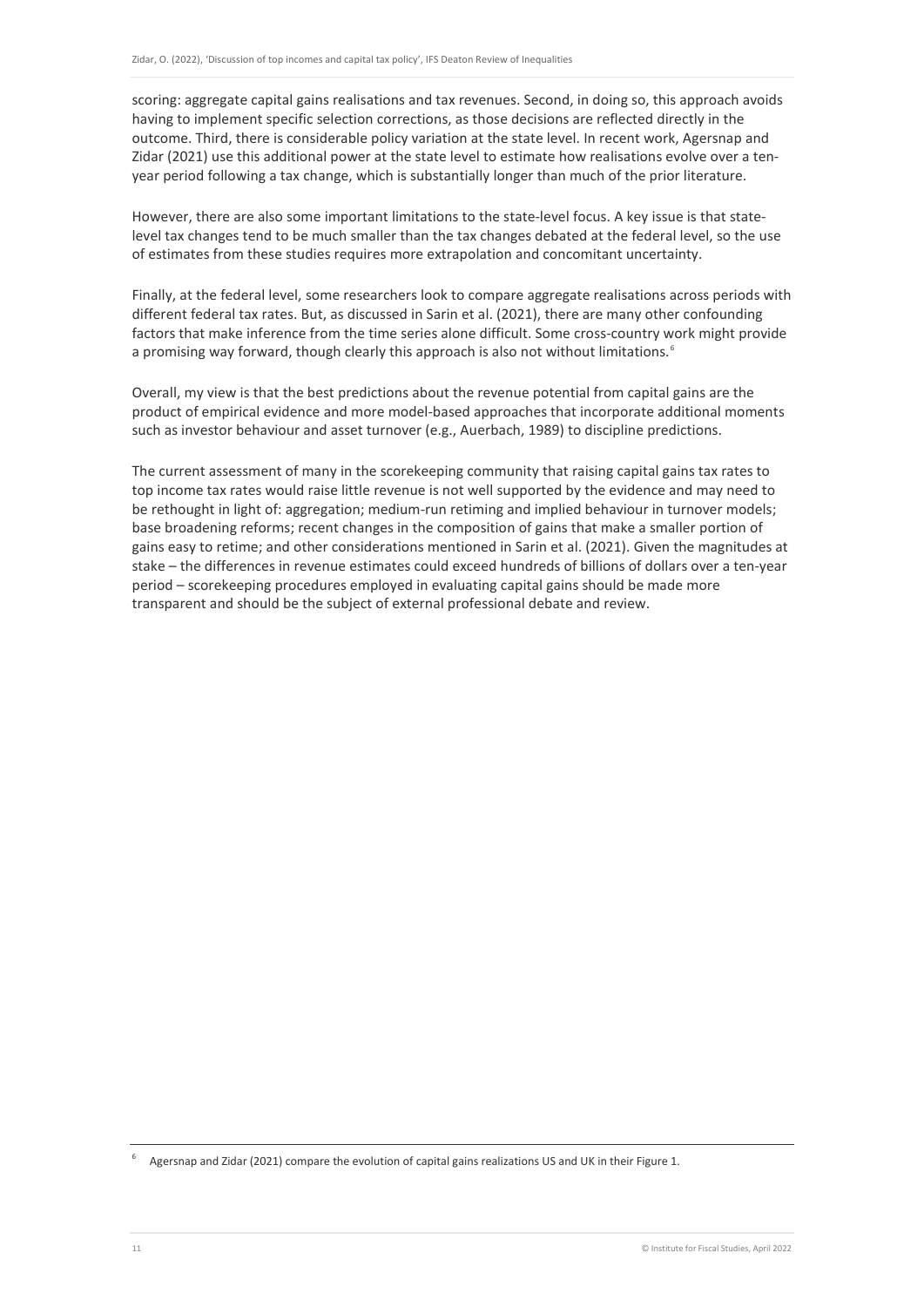# **References**

Agersnap, O, and Zidar, O. (2021), 'The Tax Elasticity of Capital Gains and Revenue-Maximizing Rates', *American Economic Review: Insights*, 3, 399–416.

Auerbach, A. (1989), 'Capital Gains Taxation and Tax Reform', *National Tax Journal*, 42, 391–401.

Bell, A., Chetty, R., Jaravel, X., Petkova, N., and Van Reenen, J. (2019), 'Who Becomes an Inventor in America? The Importance of Exposure to Innovation', *Quarterly Journal of Economics*, 134, 647–713.

Blanchet, T., Saez, E., and Zucman, G. (2022), 'Real-time Inequality', Working paper.

Bricker, J., Henriques, A., Krimmel, J., and Sabelhaus, J. (2016), 'Measuring Income and Wealth at the Top Using Administrative and Survey Data', *Brookings Papers on Economic Activity*, 2016(1), 261–331.

Chetty, R., and Hendren, N. (2018), 'The Impacts of Neighborhoods on Intergenerational Mobility I: Childhood Exposure Effects', *Quarterly Journal of Economics*, 133, 1107–62.

Chetty, R., Hendren, N., Jones, M. R., and Porter, S. R. (2020), 'Race and Economic Opportunity in the United States: An Intergenerational Perspective', *Quarterly Journal of Economics*, 135, 711–83.

Chetty, R., Hendren, N., Kline, P., and Saez, E. (2014), 'Where is the land of opportunity? The geography of intergenerational mobility in the United States', *Quarterly Journal of Economics*, 129, 1553–623.

Chetty, R., Van Reenen, J., Zidar, O., and Zwick, E. (2022), 'America's Missing Entrepreneurs', Working paper.

Delestre, I., Kopczuk, W., Miller, H., and Smith, K. (2022), 'Top Income Inequality and Tax Policy', IFS Deaton Review of Inequalities.

Garbinti, B., Goupille-Lebret, J., and Piketty, T. (2018), 'Income Inequality in France, 1900–2014: Evidence from Distributional National Accounts (DINA)', *Journal of Public Economics*, 162, 63–77.

Hsieh, C. T., Hurst, E., Jones, C. I., and Klenow, P. J. (2019), 'The Allocation of Talent and US Economic Growth', *Econometrica*, 87, 1439–74.

Kopczuk, W. (2015), 'What Do We Know about the Evolution of Top Wealth Shares in the United States?', *Journal of Economic Perspectives*, 29(1), 47–66.

Piketty, T., and Saez, E. (2003), 'Income Inequality in the United States, 1913–1998', *Quarterly Journal of Economic*s, 118, 1–41.

Piketty, T., Saez, E., and Zucman, G. (2018), 'Distributional National Accounts: Methods and Estimates for the United States', *Quarterly Journal of Economics*, 133, 553-609.

Saez, E., Yagan, D., and Zucman, G. (2021), 'Capital Gains Withholding', Working paper.

Saez, E., and Zucman, G. (2016), 'Wealth Inequality in the United States since 1913: Evidence from Capitalized Income Tax Data', *Quarterly Journal of Economics*, 131, 519–78.

Saez, E., and Zucman, G. (2019), *The Triumph of Injustice: How the Rich Dodge Taxes and How to Make Them Pa*y, New York: WW Norton & Co.

Sarin, N., Summers, L., Zidar, O., and Zwick, E. (2021), 'Rethinking How We Score Capital Gains Tax Reform', NBER Working Paper 28362, available a[t https://ssrn.com/abstract=3772601.](https://ssrn.com/abstract=3772601)

Scheuer, F., and Slemrod, J. (2020), 'Taxation and the Superrich', *Annual Review of Economics*, 12, 189– 211.

Scheuer, F., and Slemrod, J. (2021), 'Taxing Our Wealth', *Journal of Economic Perspectives*, 35 (1), 207– 30.